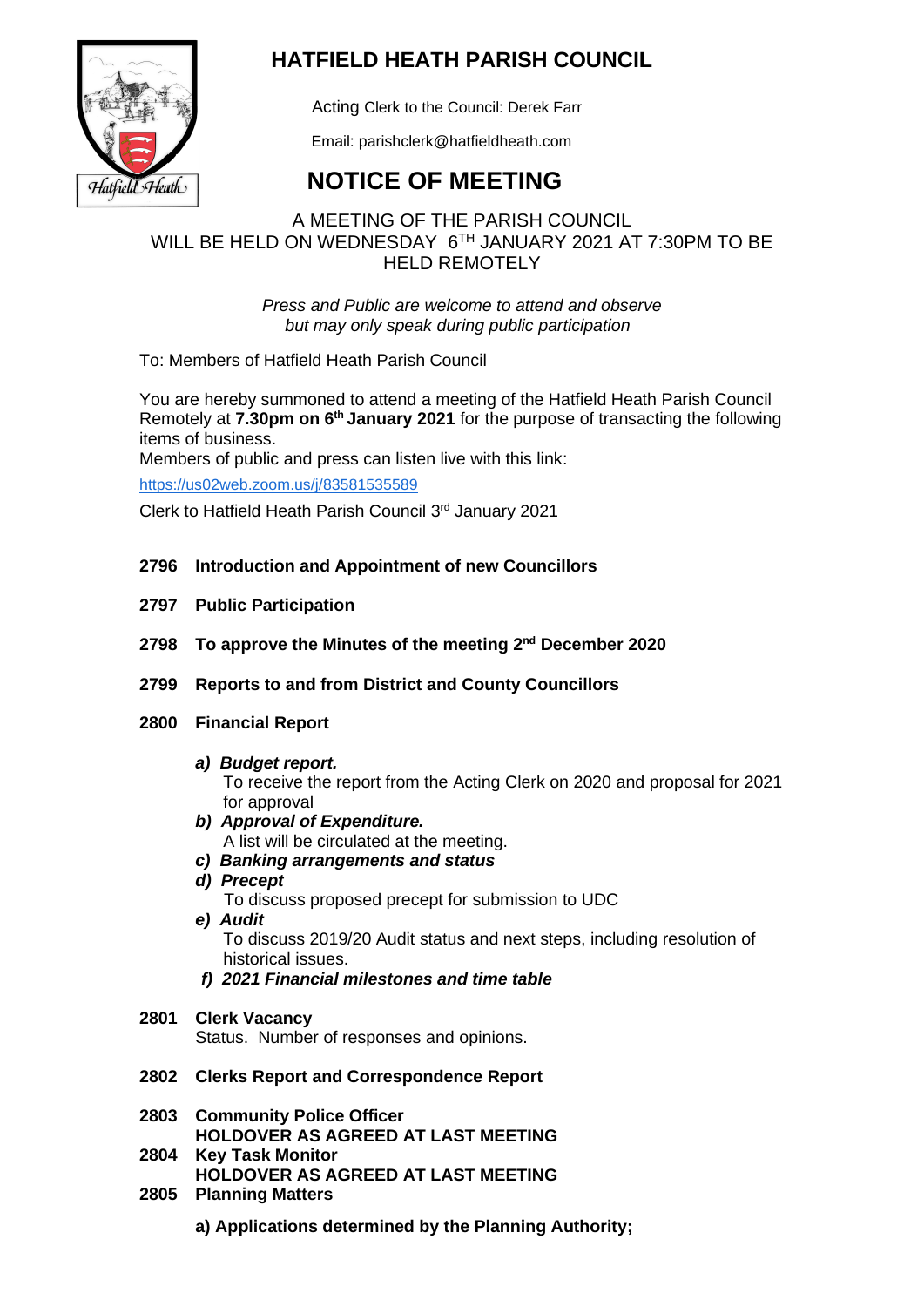UTT/20/2817/CLP | Proposed erection of outbuilding | East Lea Dunmow Road Hatfield Heath CM22 7BN. **Approved.**

UTT/20/1161/HHF: Proposed new front porch and s73a retrospective permission to retain the single storey link between main dwelling and ancillary office: Maple Cottage 1 Foxglove Farm Dunmow Road Hatfield Heath Bishops Stortford CM22 7BL. **Approved**

UTT/20/2635/HHF: Loft Conversion with Rear Dormer: Church View Pond Lane The Heath Hatfield Heath CM22 7AB**. Approved**

### **b) Planning applications to consider:**

UTT/20/3390/NMA: Non-material amendment to UTT/14/0950/HHF - Replacing previously approved Bi fold doors and face brickwork to the single storey rear extension , with painted timber windows/doors and painted rendered walls to match existing wall finishes. Reducing the planning approved height of the pitched roof to the rear extension. New Lantern rooflight.

Internal rearrangement of ground floor rooms: Shinglewood Matching Road Hatfield Heath Bishops Stortford Hertfordshire CM22 7AJ

UTT/20/3293/TPO: 3no. Yew Tree reduction by 1-2 meters, Crown lift and crown reduction: United Reformed Church Chelmsford Road Hatfield Heath Bishops Stortford Hertfordshire CM22 7BH

UTT/20/3199/FUL: Section 73A Retrospective application for the change of use of annexe from Bed and Breakfast accommodation back to residentialannexe: Englefield Chelmsford Road Hatfield Heath Bishops Stortford Hertfordshire CM22 7BD

UTT/20/2715/HHF: Proposed demolition of previously converted store/ancillary building and erection of single storey rear extensions.: Oakfield Stortford Road Hatfield Heath CM22 7DL.

**c) Planning enforcement issues (to note only)** None received

**2806 Highways Matters**

a) Highways 30mph schemes

- **2807 Parking Management and maintenance of the Council car parks**
- **2808 Allotment Report**
- **2809 Major flooding on the Stortford Road**
- **2810 Pond Lane Signage**
- **2811 Playground Status**

#### **2812 Village Green**

- a) Maintenance of ponds
- b) Oak Trees on the Heath
- c) Trees in the Play area
- d) Posting

#### **2813 Stansted Airport**

**2814 Emergency Response Plan** Next Steps